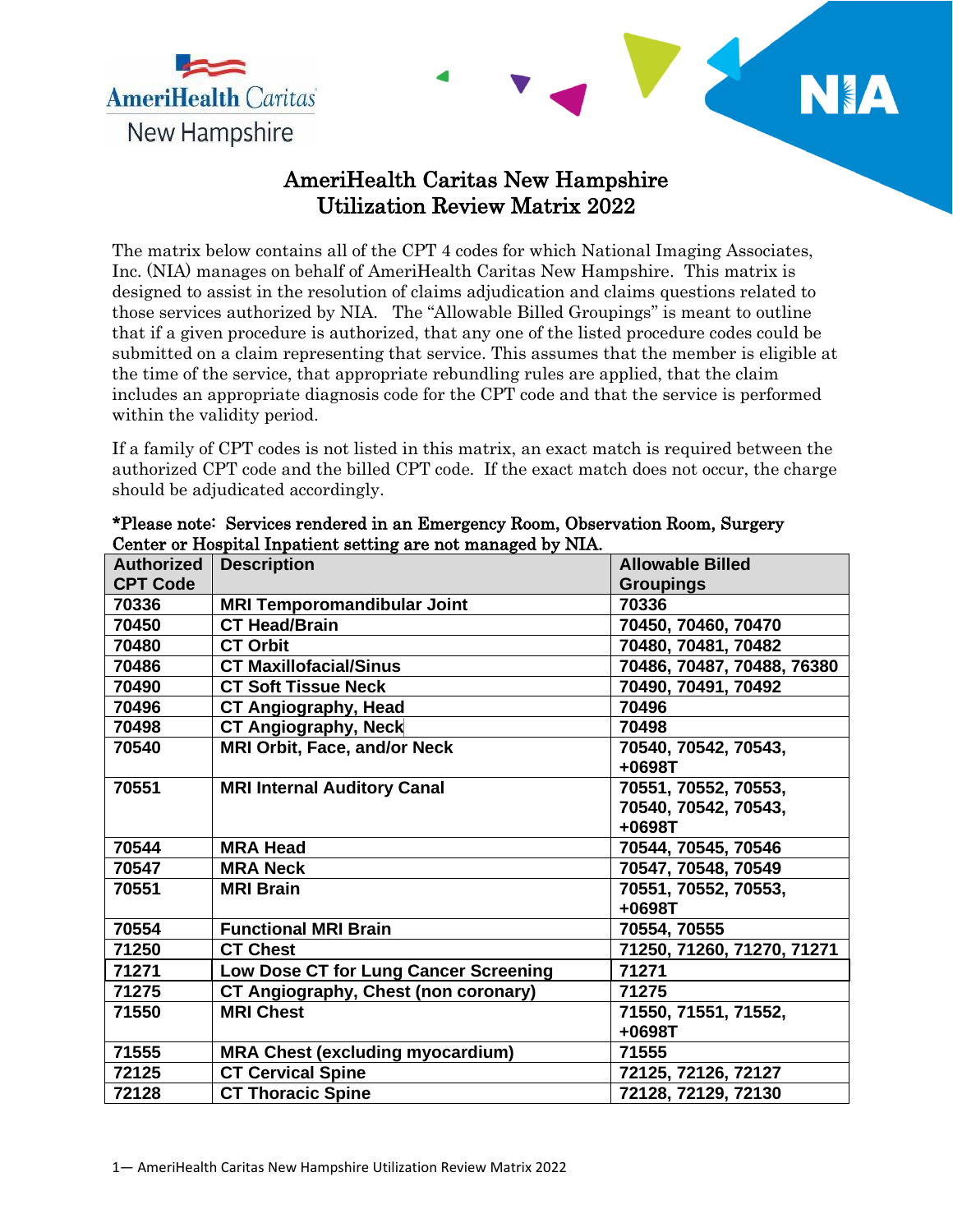| 72131 | <b>CT Lumbar Spine</b>                          | 72131, 72132, 72133        |
|-------|-------------------------------------------------|----------------------------|
| 72141 | <b>MRI Cervical Spine</b>                       | 72141, 72142, 72156,       |
|       |                                                 | +0698T                     |
| 72146 | <b>MRI Thoracic Spine</b>                       | 72146, 72147, 72157,       |
|       |                                                 | $+0698T$                   |
| 72148 | <b>MRI Lumbar Spine</b>                         | 72148, 72149, 72158,       |
|       |                                                 | +0698T                     |
| 72159 | <b>MRA Spinal Canal</b>                         | 72159                      |
| 72191 | <b>CT Angiography, Pelvis</b>                   | 72191                      |
| 72192 | <b>CT Pelvis</b>                                | 72192, 72193, 72194        |
| 72196 | <b>MRI Pelvis</b>                               | 72195, 72196, 72197,       |
|       |                                                 | +0698T                     |
| 72198 | <b>MRA Pelvis</b>                               | 72198                      |
| 73200 | <b>CT Upper Extremity</b>                       | 73200, 73201, 73202        |
| 73206 | <b>CT Angiography, Upper Extremity</b>          | 73206                      |
| 73220 | <b>MRI Upper Extremity, other than Joint</b>    | 73218, 73219, 73220,       |
|       |                                                 | +0698T                     |
| 73221 | <b>MRI Upper Extremity Joint</b>                | 73221, 73222, 73223,       |
|       |                                                 | +0698T                     |
| 73225 | <b>MRA Upper Extremity</b>                      | 73225                      |
| 73700 | <b>CT Lower Extremity</b>                       | 73700, 73701, 73702        |
| 73706 | <b>CT Angiography, Lower Extremity</b>          | 73706                      |
| 73720 | <b>MRI Lower Extremity</b>                      | 73718, 73719, 73720,       |
|       |                                                 | 73721, 73722, 73723,       |
|       |                                                 | +0698T                     |
| 73721 | <b>MRI Hip</b>                                  | 72195, 72196, 72197,       |
|       |                                                 | 73721, 73722, 73723,       |
|       |                                                 | +0698T                     |
| 73725 |                                                 | 73725                      |
|       | <b>MRA Lower Extremity</b><br><b>CT Abdomen</b> |                            |
| 74150 |                                                 | 74150, 74160, 74170        |
| 74174 | <b>CT Angiography, Abdomen and Pelvis</b>       | 74174                      |
| 74175 | <b>CT Angiography, Abdomen</b>                  | 74175                      |
| 74176 | <b>CT Abdomen and Pelvis Combination</b>        | 74176, 74177, 74178        |
| 74181 | <b>MRI Abdomen</b>                              | 74181, 74182, 74183,       |
|       |                                                 | S8037, +0698T              |
| 74185 | <b>MRA Abdomen</b>                              | 74185                      |
| 74261 | <b>Diagnostic CT Colonoscopy (Virtual</b>       | 74261, 74262               |
|       | Colonoscopy, CT Colonography)                   |                            |
| 75557 | <b>MRI Heart</b>                                | 75557, 75559, 75561,       |
|       |                                                 | 75563, +75565, +0698T      |
| 75571 | <b>Coronary Artery Ca Score, Heart Scan,</b>    | 75571, S8092               |
|       | <b>Ultrafast CT Heart, Electron Beam CT</b>     |                            |
| 75572 | <b>CT Heart</b>                                 | 75572                      |
| 75573 | CT Heart congenital studies, non-coronary       | 75573                      |
|       | arteries                                        |                            |
| 75574 | <b>CTA coronary arteries (CCTA)</b>             | 75574                      |
| 75635 | <b>CT Angiography, Abdominal Arteries</b>       | 75635                      |
| 76380 | Follow Up, Limited or Localized CT              | 76380, 70486, 70487, 70488 |